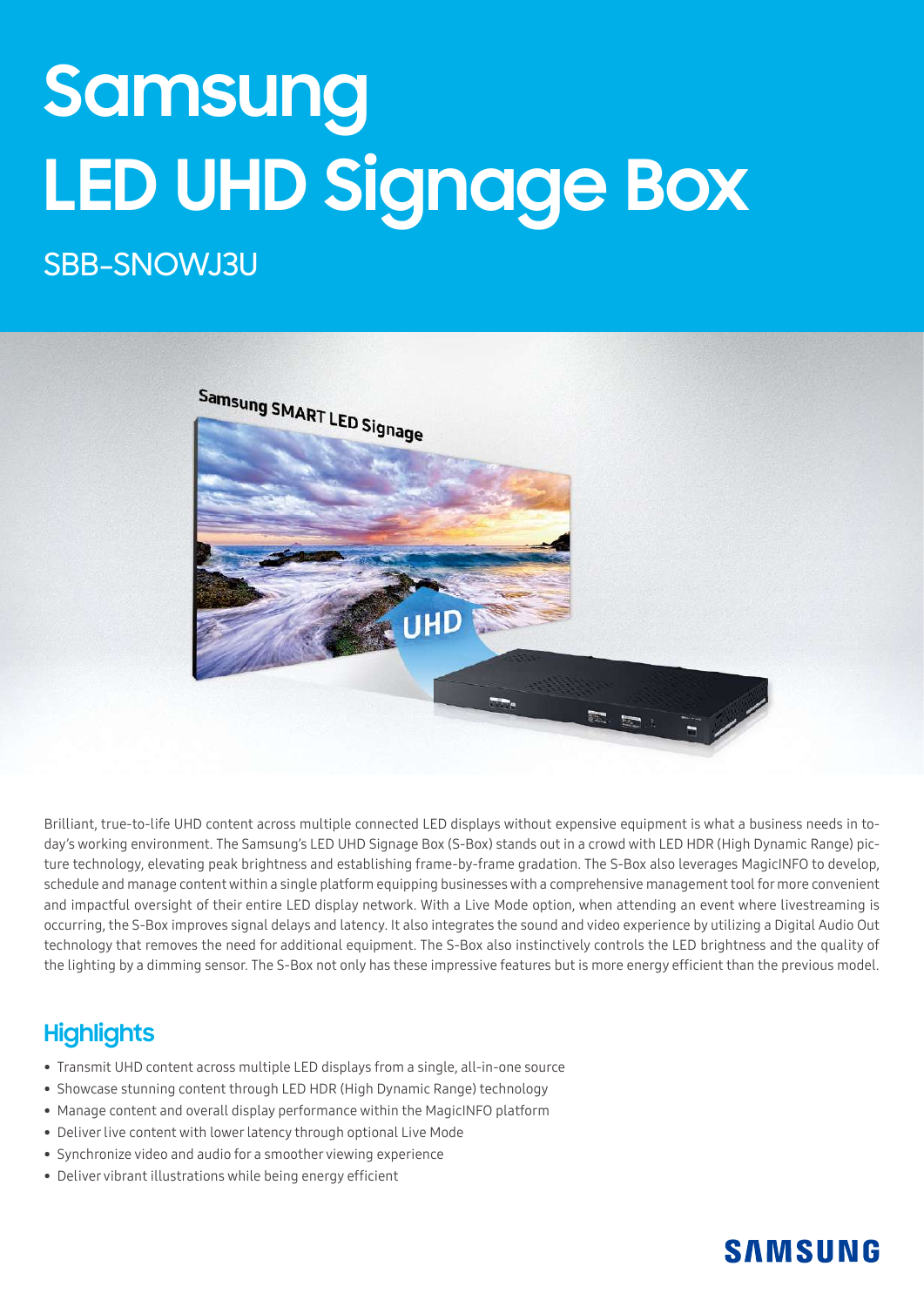



#### **Streamlined UHD Content Delivery**

Samsung's LED UHD Signage Box (S-Box) condenses the delivery of content to a single, centralized device. The S-Box transmits UHD content across multiple LED displays without requiring external boxes or a splitter. By streaming content output, the S-Box helps businesses enjoy a faster activation.

\* 'Conventional' settings will vary depending on the companion sending box and type of content ultimately presented.

#### **A Brilliant and Realistic Picture**

During content transmission, the S-Box applies LED HDR technology for more detailed text and imagery. The S-Box elevates peak brightness to nearly 2X higher than the standard LED specifications and optimizes gradation and brightness within each individual scene to prevent visual inconsistency.



#### **Integrated Content and Device Management**

The S-Box is compatible with Samsung's MagicINFO platform, enabling businesses to create, schedule and deploy content across an entire display network. Beyond content management, users also can manage a range of displays simultaneously through MagicINFO, reducing costs and operational burden.



#### **Live Events in Real Time**

The S-Box provides a Live Mode option and it is suitable where livestream events are required, such as indoor sports. When in Live Mode, the S-Box enables the LED displays to deliver content in real time, minimizing a signal delay.



#### **Brightness Optimized for Any Environment**

The S-Box automatically adjusts LED brightness levels by detecting the quantity of external light via dimming sensor. This in turn enables LED signage to display content with optimal brightness, while reducing display operating expenses and power consumption.



#### **Sounds and Video Synchronized Flawlessly**

Digital Audio Out support is included in the S-Box. Movies and videos are seamlessly coordinated for a smooth and fantastic viewing experience. With no need for other processing devices, the S-Box will save time and money.

\* 'Conventional' refers to Samsung's previous S-Box and does not include any other products from other manufacturers.

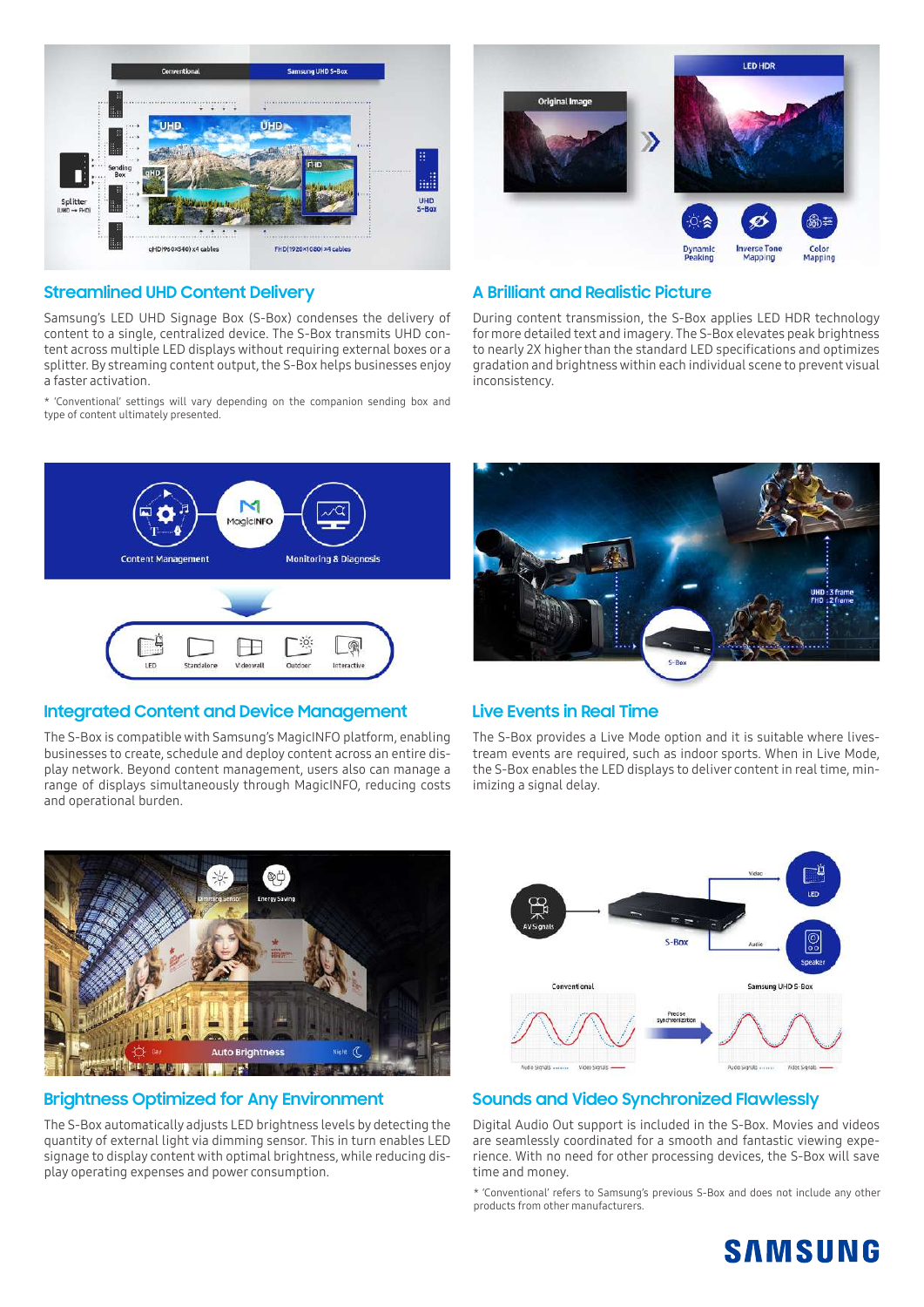# **Design**





# **Specifications**

| <b>Model</b>       |                                                    | SBB-SNOWJ3U                                               |
|--------------------|----------------------------------------------------|-----------------------------------------------------------|
| SoC                |                                                    | Cortex-A12 1GHz Quad Core                                 |
| Memory             |                                                    | 2.5GB 96bit DDR3-933 (1866MHz)                            |
| Storage            |                                                    | 8GB (3.75GB Occupied by O/S, 4.25GB Available)            |
| Graphics           |                                                    | 2D & 3D Graphics Engine - Supports OpenGL ES              |
| <b>OS</b>          |                                                    | Tizen2.4 OS                                               |
| I/O Port           |                                                    | DP In, HDMI1, HDMI2                                       |
|                    |                                                    | HDBT Out x 4, SPDIF(Audio) Out x 1                        |
|                    |                                                    | RJ-45(10/100Mbps), RS232(Stereo) In                       |
|                    |                                                    | $USB 2.0$ Port $x 2$                                      |
| Power              | Type                                               | Adapter                                                   |
|                    | Power Supply                                       | AC 100 - 240 V~ (+/-10 %), 50/60 Hz                       |
|                    | Power Consumption<br>(w/ BTU(British Thermo Units) | Working: 60 Watt/h (BTU: 204.73 BTU/h)                    |
|                    |                                                    | Standby: 0.5 Watt/h (BTU: 1.71 BTU/h)                     |
| Mechanical<br>Spec | Dimension (mm)                                     | S-Box: 422.4 x 38.3 x 221.1<br>IG: 75.6 x 23.3 x 268.8    |
|                    |                                                    | 584 x 127 x 303 (Package)                                 |
|                    | Weight (kg)                                        | S-Box: 2.65 / IG: 0.5                                     |
|                    |                                                    | 6.5 (Package)                                             |
| Operation          | <b>Operating Temperature</b>                       | $0^{\circ}$ C~ 40°C                                       |
|                    | Humidity                                           | 10~80%                                                    |
| Certification      | Safety                                             | UL/c-UL, CB                                               |
|                    | <b>EMC</b>                                         | FCC class B, CE, VCCI, KCC, BSMI, C-Tick, CCC, NATA, GOST |
| Etc                |                                                    | Dimming (Brightness Sensor)                               |